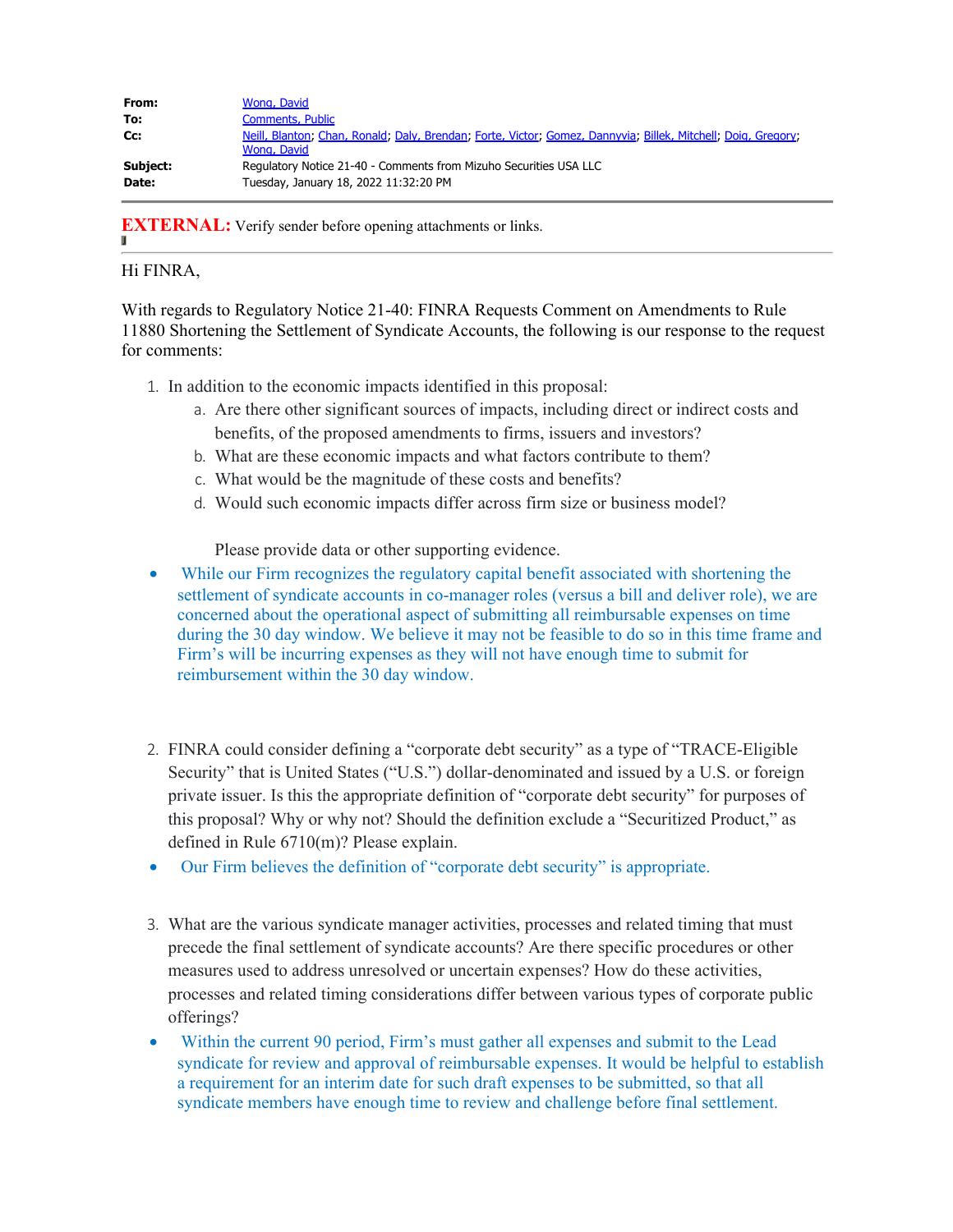- 4. FINRA is proposing to shorten the syndicate account settlement cycle for public offerings of corporate debt securities from 90 days to 30 days. Is 30 days the most appropriate shortened timeframe? Is a shorter timeframe feasible?
- · A shorten time frame is not feasible from an operational standpoint. If force to do so, Firm's will be missing out on potentially reimbursable expenses.
- 5. Are there certain types of offering costs that a syndicate manager may be unable to itemize within 30 days? For example, are fees for legal services always determined within 30 days of the syndicate settlement date? If not, when are such fees finalized? Could legal fees increase where the syndicate manager is required to settle syndicate accounts in a shorter period of time?
- · Yes, legal fees are just one example, but essentially any other reimbursable expenses such as market data, marketing expenses, printing costs, professional fees, roadshows, telecom, travel and entertainment, etc. It is difficult from an operational perspective to obtain all expenses within the 30 days syndicate settlement window.
- 6. Are there some types of corporate debt offerings that could not settle in 30 days? If so, what are the specific types of corporate debt offerings and the reasons 30 days is not feasible? For example, is the feasibility of a 30-day settlement impacted by the type of corporate debt security, whether the security is investment grade or non-investment grade; the number of tranches in the offering; or other factors? Please specify.
- The type of corporate offerings, whether investment grade or non-grade, or the number of tranches in the offering, etc. are not concerns with regards to the 30 days settlement window.
- 7. As stated above, the MSRB shortened the syndicate account settlement period for municipal offerings from 60 days to 30 days in 2009. Are there differences between municipal and corporate debt security offerings that justify a longer syndicate account settlement timeframe for corporates? For example, to what degree are corporate debt security offerings more or less complex or time-consuming from a syndicate account settlement perspective and how do these differences impact the time needed to settle syndicate accounts? Are there circumstances in which it is not possible to completely settle all expenses of the syndicate in a municipal offering within 30 days, and if so, how is that handled?
- Not all Firm's does municipal underwritings and hence the volume of municipal offerings is much less than corporate debt security offerings. Hence, while MSRB has required a 30 day settlement window for municipals, Firms who decide to participate in such underwritings will need to ensure their systems are sufficiently automated in order to handle the reimbursable expenses for such shorten settlement window. Many Firms may not participate or has a very small volume of municipal underwritings.
- 8. How do the billing and payment processes for public offerings of corporate debt securities that involve international participants affect the timeframe for settlement of syndicate accounts for corporate offerings?
- For international participants, same issue with regards to expenses and ensuring they submit reimbursable expenses timely.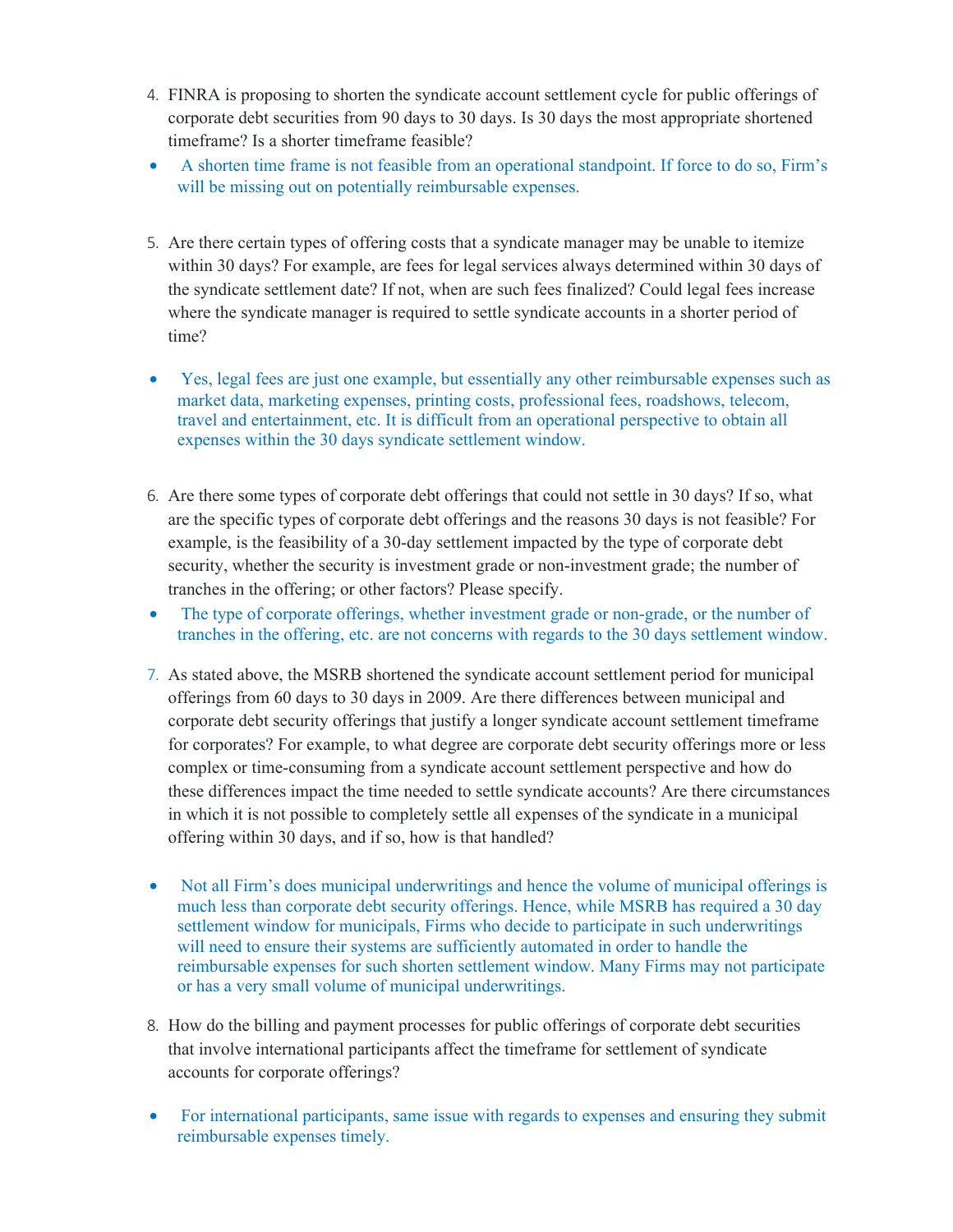- 9. What technology has emerged that can support syndicate managers in syndicate account settlement billing and payment for corporate debt securities?
- There is no standardized technology in the industry for this. Firms are left to build their own application to handle the syndicate account settlement billing and payments.
- 10. What systems, process or other changes must firms make to implement the proposed amendments? Will these changes affect the costs of the capital raising process for corporate debt securities?
	- · Our Firm will need to further refine and automate our reimbursable expense process in order to ultimately meet a 30 day syndicate settlement window. Such automation will require some time and costs to implement.
- 11. Should the period permitted for the final settlement of syndicate accounts for public offerings of corporate equity securities be shortened? If so, what time frame is feasible? What impact, if any, would the exercise period for overallotment options have on shortening the period for final settlement of syndicate accounts for equity offerings?
	- · Our Firm has the same process for expense reimbursement whether for corporate debt securities or corporate equity securities. Hence, we would not be supportive of a shortened settlement window to 30 days for corporate equity securities.
- 12. FINRA understands that overallotment options are less commonly used in public offerings of debt securities because they could increase the issued amount, making it difficult to assess the debt rating and negotiate the offering price.  $\frac{23}{2}$  Please provide comment on the frequency of use of overallotment options in connection with corporate debt offerings and what impact, if any, the exercise period for overallotment options would have on shortening the period for final settlement of syndicate accounts.
	- Not a major factor for our Firm.
- 13. An SEC staff interpretation under the Net Capital Rules provides that syndicate receivables may be considered an allowable asset to the extent a creditor issues a sole recourse loan to the syndicate member secured by the syndicate receivable.<sup>24</sup> Is adopting this approach feasible? What are the impacts of adopting this approach?
	- · Not something our Firm would consider. The sole recourse loan issued by a creditor would have a costs to it (interest expense). Our Firm would not be interested in obtaining such a loan to accelerate the recognition of regulatory capital.
- 14. Are there additional approaches that FINRA should consider to accomplish the goals of this proposal? For example, what are commenters' views on a two-stage syndicate account settlement approach—whereby the syndicate manager must remit a percentage of the gross underwriting spread from the offering within 30 days of the syndicate settlement date, with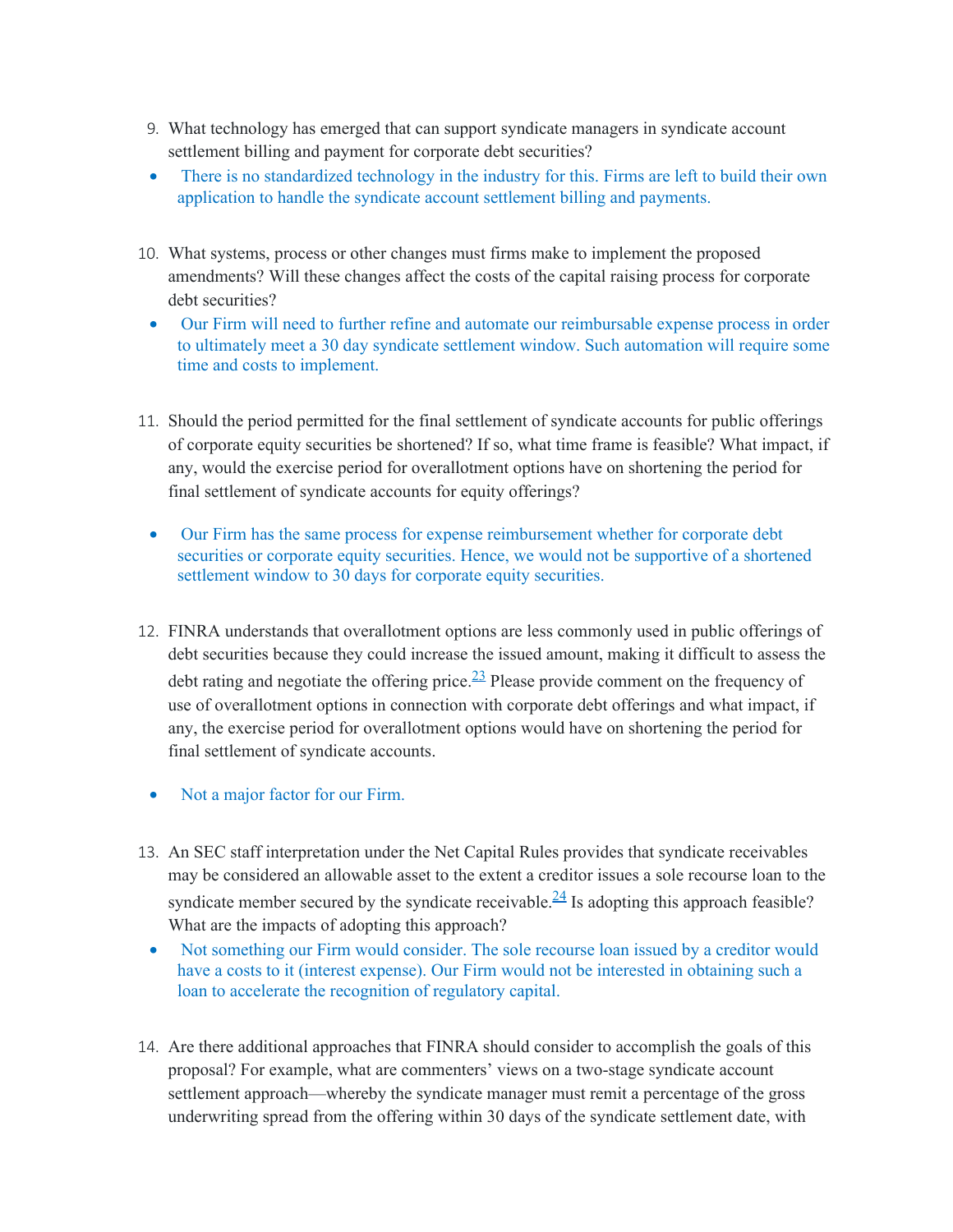the balance due to syndicate members on a later date between 30 days and 90 days of the syndicate settlement date? If FINRA takes such an approach, what percentage should be required to be paid by the syndicate manager within the first 30 days? Please describe any other alternatives that FINRA should consider and why they are better suited?

- Yes, a phased approach is recommended. The phase approach can be:
	- $\circ$  As stated, perhaps 50% settlement within 30 days the remaining 50% held back for expense settlement within the 90 day window; Or
	- o Shorten the syndicate settlement window to 60 days first initially, then after a period of time, further shorten to 45 days and then after further period of time, shorten to 30 days – this will allow Firms sufficient time to build systems necessary to support such shorten settlement windows.
- 15. Are there any potential risks to member firms, the investor community or others, associated with the existing 90-day settlement period? Could such risks decrease or increase by shortening the settlement period?
	- · This proposal will have minimal impact on large investment banks as (1) they are likely in the Lead role, so they have collected all the cash from the issuer and able to recognize the regulatory capital earlier anyway, (2) they have sufficiently over capitalized their broker dealers so the timing of regulatory capital recognition is not material to them, and (3) they have sufficiently invested in their technology systems to allow for shorten settlement period. To force a shorten settlement window on Firms before they are ready from a technological and operational perspective, will result in a loss of revenues as expenses that are reimbursable will not be captured in the process timely.
- 16. Will shortening the period for the final settlement of syndicate accounts lead to an increase or decrease in member firm participation in syndicate debt offerings?
	- This proposal will not have an impact on our Firm's participation in syndicate debt offerings. We will still do the same as whether the syndicate window is shorten or not. Again the main risk is expense reimbursements.

Please let me know if you need clarity on any of our responses.

Regards, Dave

**David Wong** Executive Director, Finance Securities Controller **Mizuho Securities USA LLC**

## **Mizuho Americas**

1271 Avenue of the Americas, 4<sup>th</sup> FI, New York, NY 10020 T: 1-646-908-7063 C: 1-347-675-3791 [David.wong@mizuhogroup.com](mailto:David.wong@mizuhogroup.com) [mizuhoamericas.com \[mizuhoamericas.com\]](https://urldefense.com/v3/__http://www.mizuhoamericas.com/__;!!MQQ7itY!doX1zVrmlhZV7wjkpxkJFuMlDuIqtmSHsMe83ZrlpUcdHJ7L7CiNeWf6a3XDkw$) | [Twitter \[twitter.com\]](https://urldefense.com/v3/__https://twitter.com/mizuhoamericas__;!!MQQ7itY!doX1zVrmlhZV7wjkpxkJFuMlDuIqtmSHsMe83ZrlpUcdHJ7L7CiNeWcvmL9v4g$) | [LinkedIn \[linkedin.com\]](https://urldefense.com/v3/__https://www.linkedin.com/company/mizuho-americas__;!!MQQ7itY!doX1zVrmlhZV7wjkpxkJFuMlDuIqtmSHsMe83ZrlpUcdHJ7L7CiNeWf8WYSYRA$) | [YouTube](https://urldefense.com/v3/__https://www.youtube.com/c/MizuhoAmericas__;!!MQQ7itY!doX1zVrmlhZV7wjkpxkJFuMlDuIqtmSHsMe83ZrlpUcdHJ7L7CiNeWdO6Dn8aw$) [\[youtube.com\]](https://urldefense.com/v3/__https://www.youtube.com/c/MizuhoAmericas__;!!MQQ7itY!doX1zVrmlhZV7wjkpxkJFuMlDuIqtmSHsMe83ZrlpUcdHJ7L7CiNeWdO6Dn8aw$)